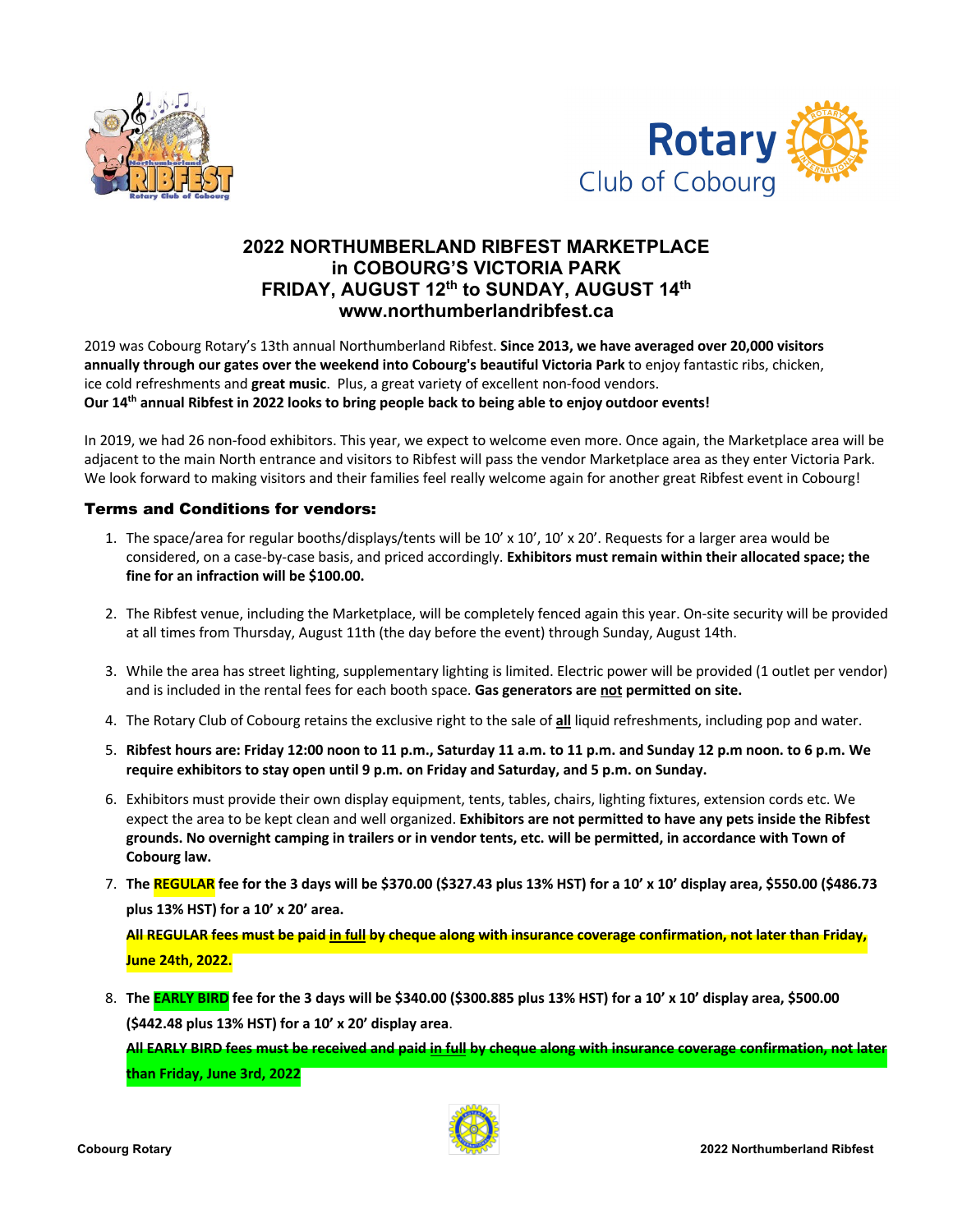9. **Vendors who have paid early, in full, by Friday, June 3rd will get preferential consideration for booth location.**

**After June 24th, an additional late payment fee of \$50 may be charged in addition to the fees outlined above. All fees paid after June 24th, including late fees, MUST be paid not later than Friday, July 29th, 2022, by bank draft, certified cheque or cash, to ensure a confirmed space at Ribfest 2022. Sorry, we do not accept credit cards or Interac.**

**Vendor booth locations will not be assigned, or guaranteed, until all fees owing have been fully paid by the above date(s) – NO EXCEPTIONS.**

10.**The Town of Cobourg and The Rotary Club of Cobourg require that every applicant shall obtain insurance coverage of not less than \$2,000,000, per occurrence, against loss or damage resulting in bodily injury or death or damage to any property from any one incident.**

**Such insurance policy shall name "The Corporation of the Town of Cobourg", "The Rotary Club of Cobourg" and "The Northumberland Ribfest" as Additional Insureds, and shall protect against all claims for all damage, injury or death arising out of any act or omission on the part of the Town of Cobourg, the event organizer, its servants or agents. The policy shall be endorsed stating that it will not be altered, cancelled or allowed to lapse without 30 days prior written notice.**

**It is recommended that applicants consider increasing their liability limit to \$5,000,000.**

- 11. One parking space permit, per vendor, is included, at no extra cost, on a  $1<sup>st</sup>$  come,  $1<sup>st</sup>$  served basis, in the designated vendor parking area. The Rotary Club of Cobourg cannot guarantee that parking space will always be available in these areas.
- 12. **Exclusivity** of the sale of specific products/goods by vendors **is not guaranteed.** Every effort will be made to place vendors in order to avoid direct and obvious competition once applications, Certificate of Insurance and full payment have been received by the Rotary Club of Cobourg at the address below.
- 13. Vendors will have access to the marketplace site to **set up booths/tents from 8:00 a.m. to 5:00 p.m. on Thursday, August 11th and from 8:00 a.m. to 10:00 a.m. on Friday, August 12th. Since Ribfest opens to the public at 12:00 noon on Friday, no vehicles or trailers are allowed within the area, for unloading or loading, after 10:00 a.m. Friday - NO EXCEPTIONS. Vendor tear-down on Sunday, August 14th, may not begin earlier than 5:00 PM, without prior permission from Rotary.** 14. Please indicate on your application if you will require power.
- 

**Please send the attached application form with your cheque (Payable to "The Rotary Club of Cobourg") to:**

**Rotary Club of Cobourg c/o Ron Deane**  813 Wilkins Gate Cobourg, ON K9A 0C1

Still Have Questions?

Please contact Ron Deane at: rdeane03@gmail.com

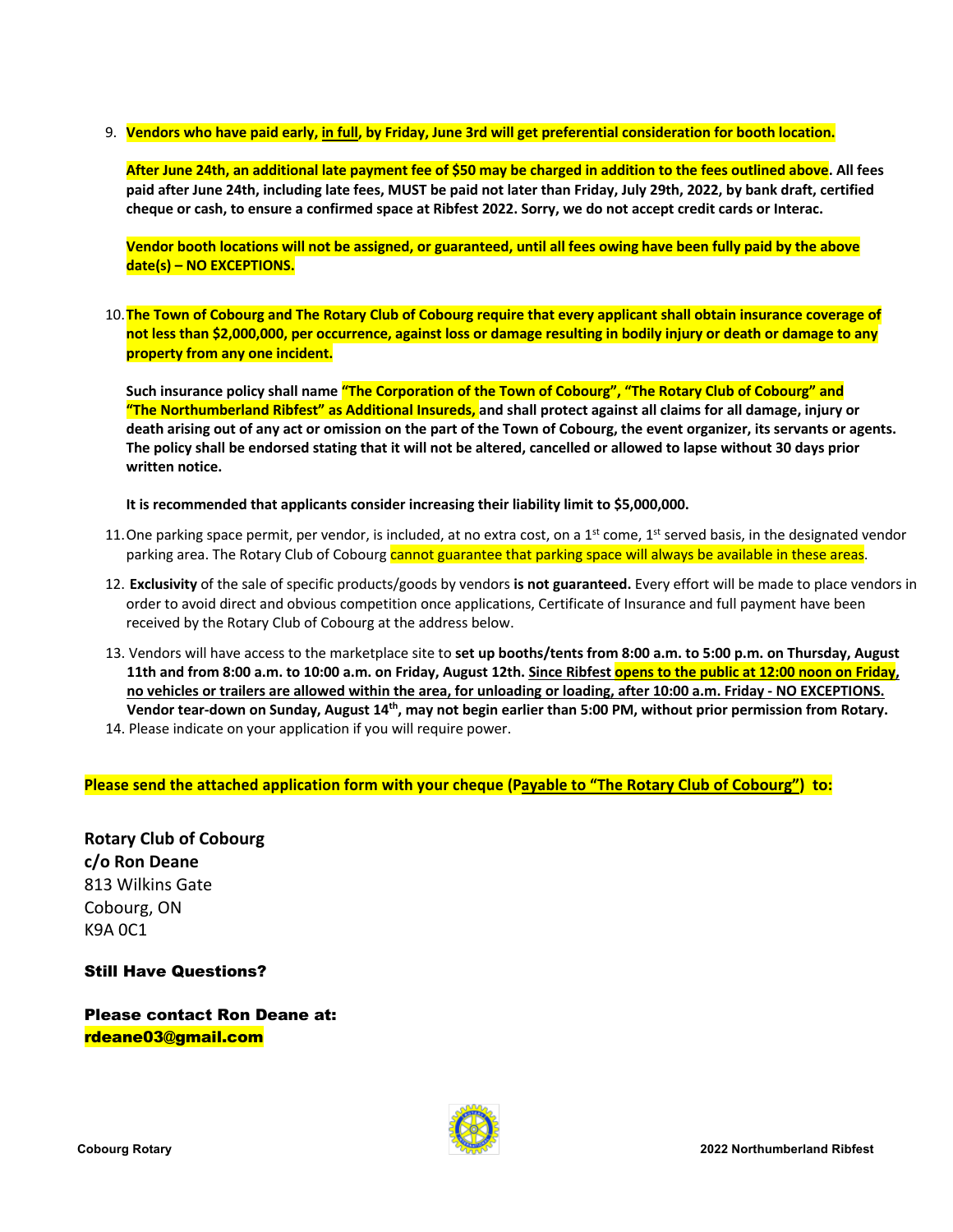## **2022 Northumberland Ribfest Marketplace Application**



**Vendor/ Exhibitor Contact Name (Please PRINT)**



| Provide complete list of sale items / products:            |                                                                                                             |
|------------------------------------------------------------|-------------------------------------------------------------------------------------------------------------|
| <b>Power required</b><br><b>YES</b><br><b>NO</b>           |                                                                                                             |
| <b>EARLY BIRD FEE</b>                                      | <b>REGULAR FEE</b>                                                                                          |
| $\Box$ 10' x 10' space \$300.88 * + \$39.12 HST = \$340.00 | $\Box$ 10' x 10' space \$327.43 * + \$42.57 HST = \$370.00                                                  |
| $\Box$ 10' x 20' space \$412.48 * + \$57.52 HST = \$500.00 | $\Box$ 10' x 20' space \$486.33 * + \$63.27 HST = \$550.00                                                  |
| * (includes Electricity - 1 outlet per exhibitor)          | * (includes Electricity - 1 outlet per exhibitor)                                                           |
|                                                            | Total payment must be received in full, by cheque, not later than FRIDAY, June 3rd, 2022 for the EARLY BIRD |
| FEE or FRIDAY June 24th 2022 for the REGULAR FEE.          | A \$50 late fee may be charged after JUNE 24th, per point 9 in the application Terms and Conditions.        |
|                                                            |                                                                                                             |
| <b>TOTAL ENCLOSED \$</b>                                   | <b>Payable to: Rotary Club of Cobourg</b>                                                                   |